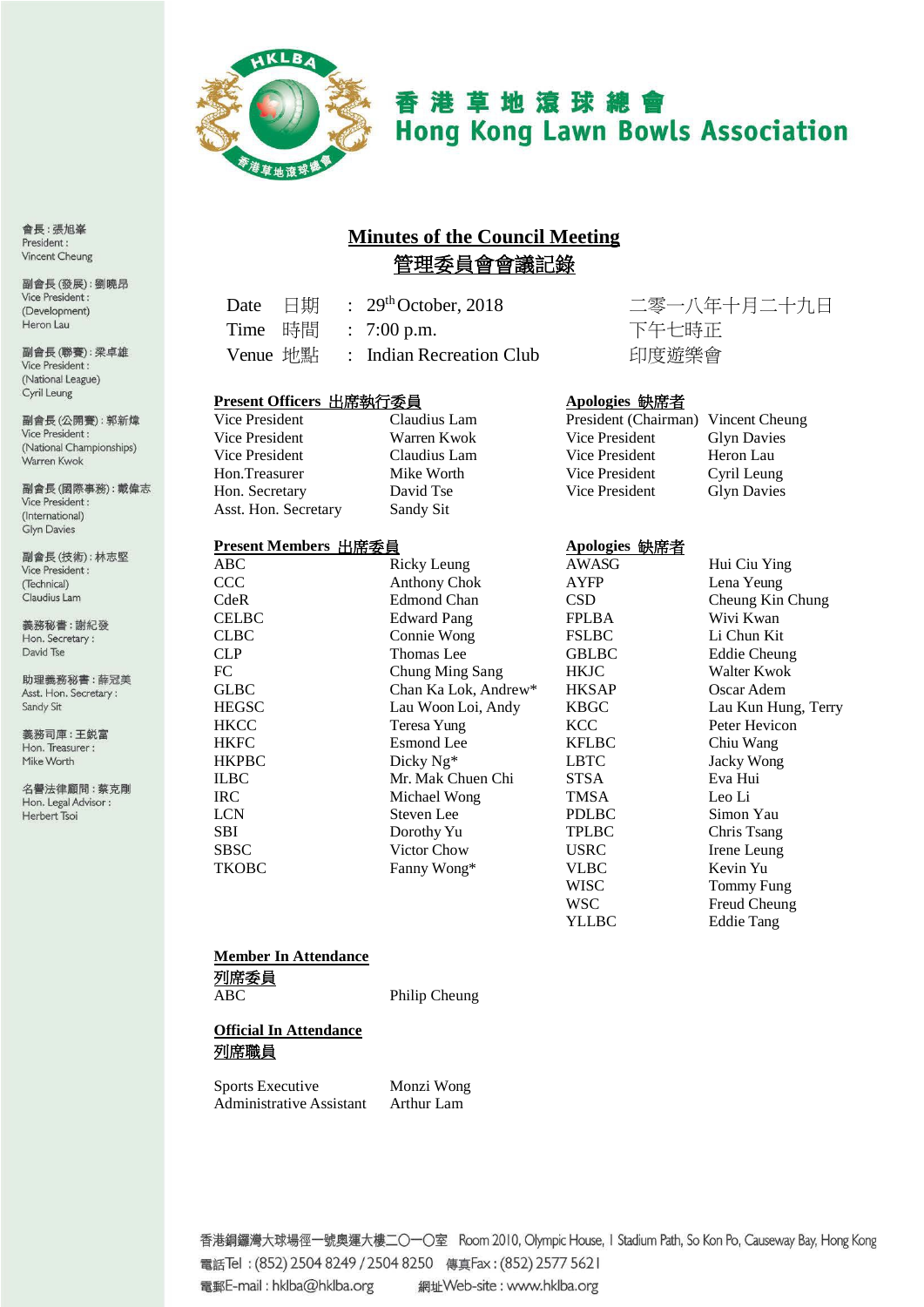# **1. ACCEPTANCE OF PREVIOUS MINUTES**

The minutes of the council meeting held on 10 September, 2018, having been circulated to all members of the Council of Management, were taken as read, confirmed, and approved.

# **2. MATTERS ARISING**

None.

# **3. CORRESPONDENCE**

- **3.1** HKLBA would send HKYDT to participate in the 2018 Golden Stag Mixed Triples Competition to be held on 24-25 November, 2018 with the final on 1 December at Ap Lei Chau Indoor Bowling Green. ILBC would like to seek sanctioning from HKLBA to organize the tournament.
- **3.2** HKLBA would send HKYDT to participate in the USRC Lawn Bowls SectionCharity Day 2018 to be held on 4 November, 2018 at USRC.
- **3.3** CCC would like to seek sanctioning from HKLBA to organize the tournament inThe CCC Masters Week to be held on 18-21 March, 2019 (The CCC Open), and 22-24 March, 2019 (The CCC Masters) at CCC.
- **3.4** The Filipino Club 2018 Lawn Bowls Invitation Tournament would be held on 24-25 November, 2018 at FC. FC would like to seek sanctioning from HKLBA toorganize the tournament.
- **3.5** The Council of Management subsequently sanctioned all of the above competitions.

# **4. TREASURER'S REPORT**

**4.1** The Hon. Treasurer pointed out that there was no overdue payment.

# **5. NATIONAL LEAGUE**

# **5.1 Panel Rulings on Premier League 2018**

- Deducted 2 points from VLBC-C due to a bowler playing two games on same fixture date.
- Deducted 2 points from CCC-E for a tied bowler playing down in M2474.
- Deducted 1 point from WISC-B for late verification of league result in M2694.
- Deducted 2 points from WISC-B for a bowler playing two games on same fixture date.

# **5.2 Triples League 2018**

There were 113 men entries to be grouped into 11 divisions and 62 women entries to be grouped in six divisions. The fixture would be prepared following past practices on the day following this meeting.

**5.3** Owing to the closure of Siu Lek Yuen (SLY), clubs based in SLY were allowed to use two public venues in this Triples League. Fifteen Teams had applied to use YCK but only STSA was approved based on LCSD's priority rules. As a compensatory measure, other SLY-based clubs could withdraw from the Triples League this year without penalty, including their entitlement for staying in the same division in subsequent league season. Withdrawal had to be submitted to HKLBA before close of the meeting today. Irrespective of the above arrangement, GLBC would like to put on record their discontent with the rinks allocation in YCK for this Triples League 2018. GLBC opined that consideration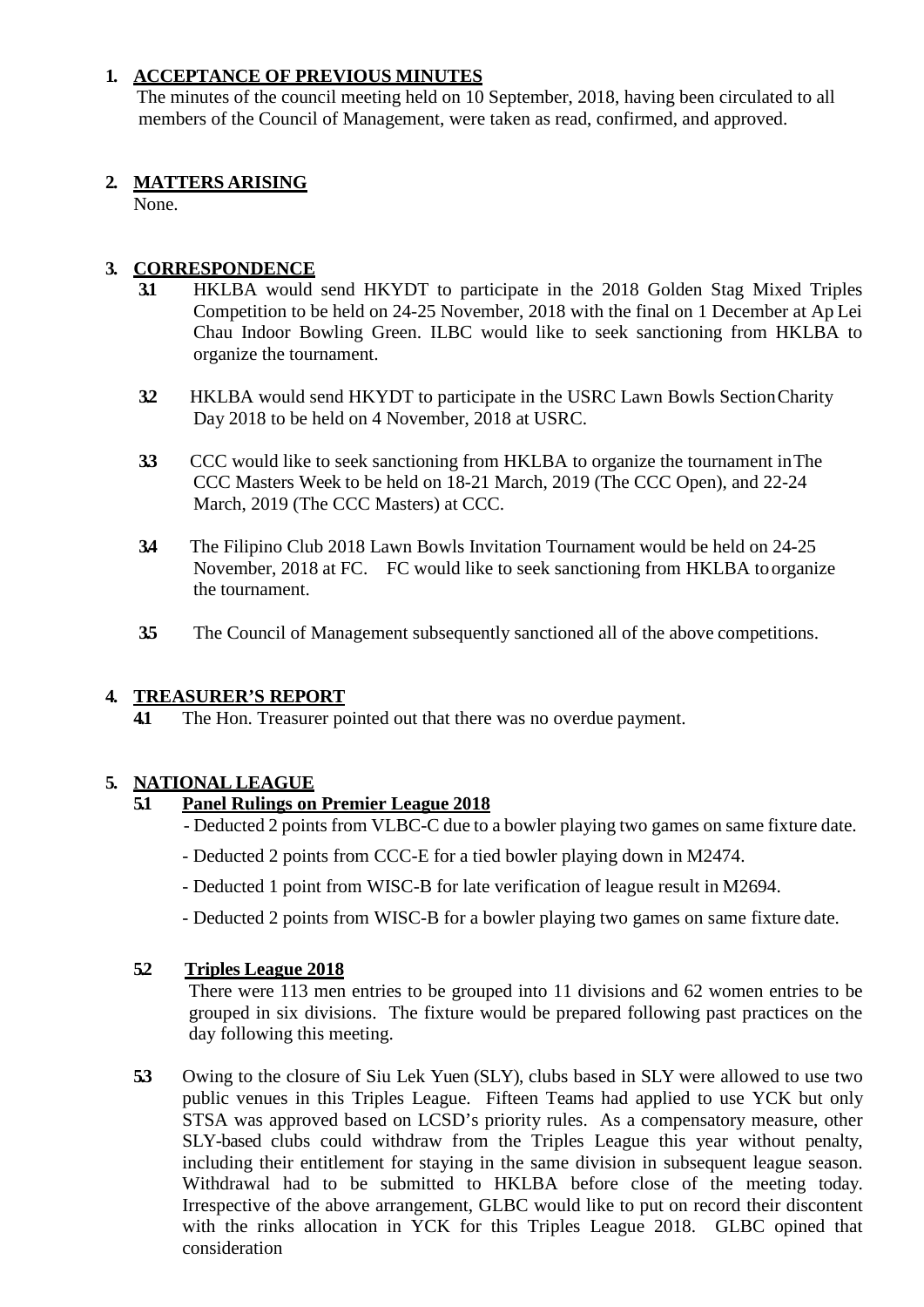should have been accorded fairly to the number of teams and their corresponding divisions in the league.

# **6. NATIONAL COMPETITIONS**

### **6.1 National Championships Postponement**

The SLY bowling greens had been seriously damaged by typhoon and LCSD informed HKLBA that the green would have to be closed for at least six months for maintenance

To facilitate coordination of the League Panel's proposal, issued on 26 September, 2018, the National Championships Panel had agreed to postpone the  $3<sup>rd</sup>$  round of National Singles to 4 November, 2018 (Sun).

Re-entry application form of 2 x 4 x 2 Pairs Competition 2018 was issued on 8 October, 2018 with a deadline on 29 October, 2018.

### **6.2 Indoor Pairs Competition 2018 (Ref QF4)**

The Home side requested to extend the deadline of QF because the date would clash with the Asian Lawn Bowls Championships 2018, resulting in limited time for green booking. It was however rejected by the Panel after studying the case.

### **6.3 Green Use**

The National Competition Panel would like to express their thanks to CCC, KBGC and HKFC for their offers of rinks for Semi-finals.

#### **6.4 National Championships Calendar 2019**

National Championships Calendar 2019 was drafted and would be circulated to convenors for comment. It would be tabled for approval in next C.O.M. on 17 December, 2018 (Mon).

# **7. DEVELOPMENT**

**7.1** None

# **8. TECHNICAL**

The Buddhist Association pointed out that the new green in Tung Chung was in progress. A sketch had been sent out with a plan for four outdoor carpet rinks. The target completion date would be on the  $1<sup>st</sup>$  quarter 2019. They had a plan to send a team to participate in the league game.

# **9. INTERNATIONAL**

# **9.1 13th Asian Lawn Bowls Championships (ALBC) Results**

Congratulations to all members of the HK delegation to the  $13<sup>th</sup>$  ALBC held between 12 October and 16 October at Xinxiang, China for a very successful outcome with the following finishes on podium. Men Singles: Silver Men Pairs: Gold Men Fours: Gold Women Triples: Silver Women Fours: Silver U25 mixed pair: Silver U25 Boy Singles: Bronze.